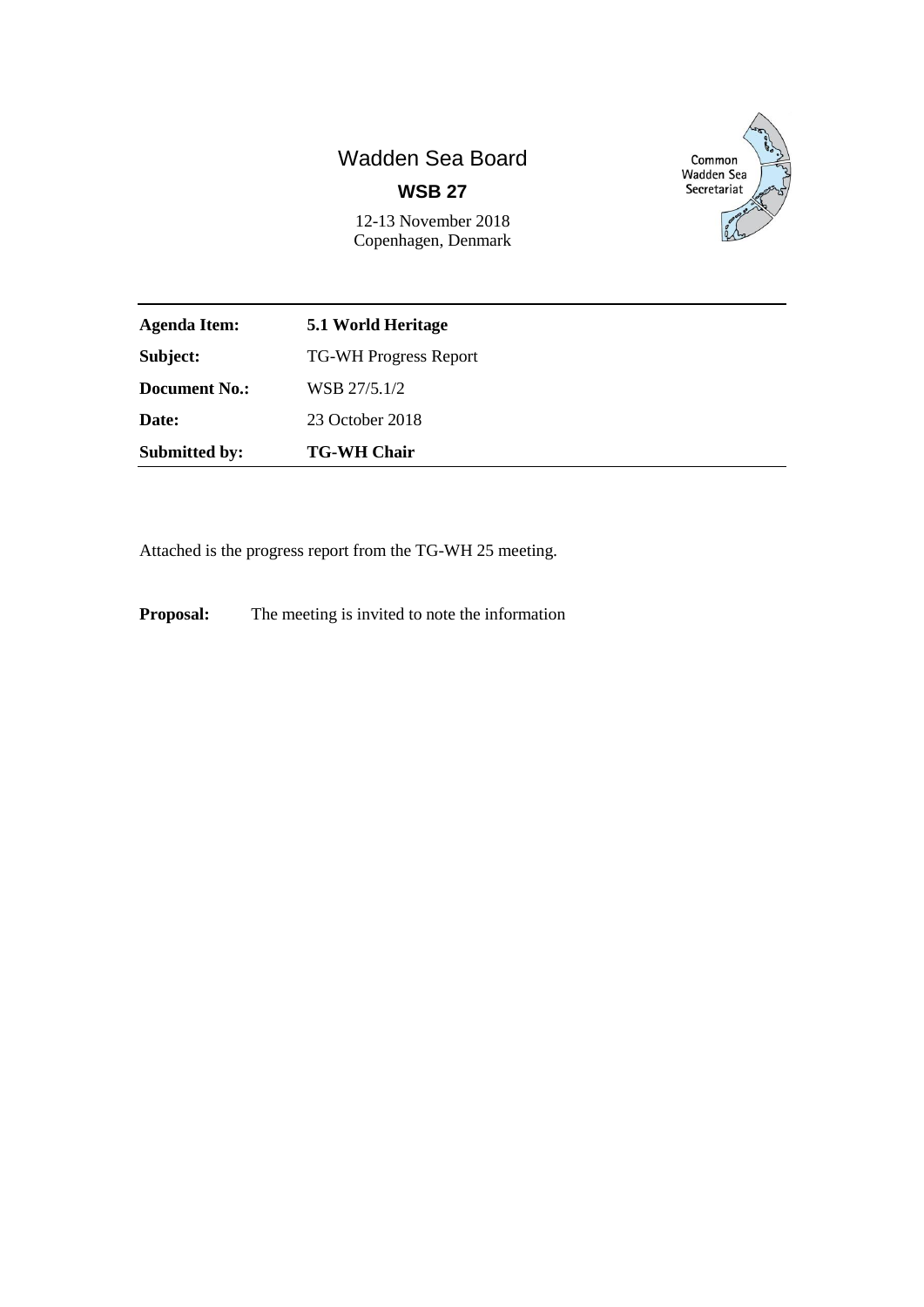## Progress Report TG-WH

The TG-WH met in Bremen on 5 September 2018 and discussed the following items:

### **1. TWSC Review Process**

As requested by WSB, TG-WH 25 prepared the draft summary of the questionnaire including proposed draft ToR and the updated WH Strategy Roadmap which were submitted to the WSB workshop on 17 October 2018 for further consideration.

### **2. State of Conservation requests**

The World Heritage Centre (WHC) submitted two requests on the State of conservation of the Wadden Sea to the State Party of Denmark regarding 1) Esbjerg harbour development plans and 2) population status of the houting.

Regarding the planning for the extension of Esbjerg harbour, Denmark informed the TG-WH that the scoping was concluded, an EIA is in preparation and that IUCN will be involved accordingly. The draft answer by Denmark on the WHC request will forwarded to TG-WH for information.

Regarding the decline of the houting population, the TG-WH agreed to provide Denmark with relevant information about the houting from The Netherlands and Germany for inclusion in answer on the request. The draft answer by Denmark on the WHC request will forwarded to TG-WH for information.

TG-WH also took note of the amendment of the Danish Executive Order for the Wadden Sea concerning possible impacts on the protection status of the World Heritage property. It was agreed that Denmark should provide additional information about the amendment and its relation to World Heritage.

TG-WH also decided to inform WSB accordingly about the requests (OG § 174) and, in case any planned developments that might impact OUV or any change of the protection status, to discuss the potential need to signal it to the WHC (according to OG § 172).

## **3. World Heritage Strategy and Road Map**

TG-WH 25 endorsed the draft agenda of the workshop on "Marine Litter in World Heritage Sites" (Norderney 14 – 16 November 2018) and suggested to also invite WH marine sites to the workshop which are potential cooperation partners for the Wadden Sea.

With regard to PROWAD LINK project, TG-WH underlined that the project needs to be closely connected the TWSC aims and objectives, and that project deliverables which will be forwarded to WSB for decision, need to be discussed by the relevant TG. The meeting did not see the necessity to establish a trilateral advisory group specifically for PROWAD Link by WSB but suggested that CWSS as the project leader should involve TG-WH accordingly in case of WH relevant topics.